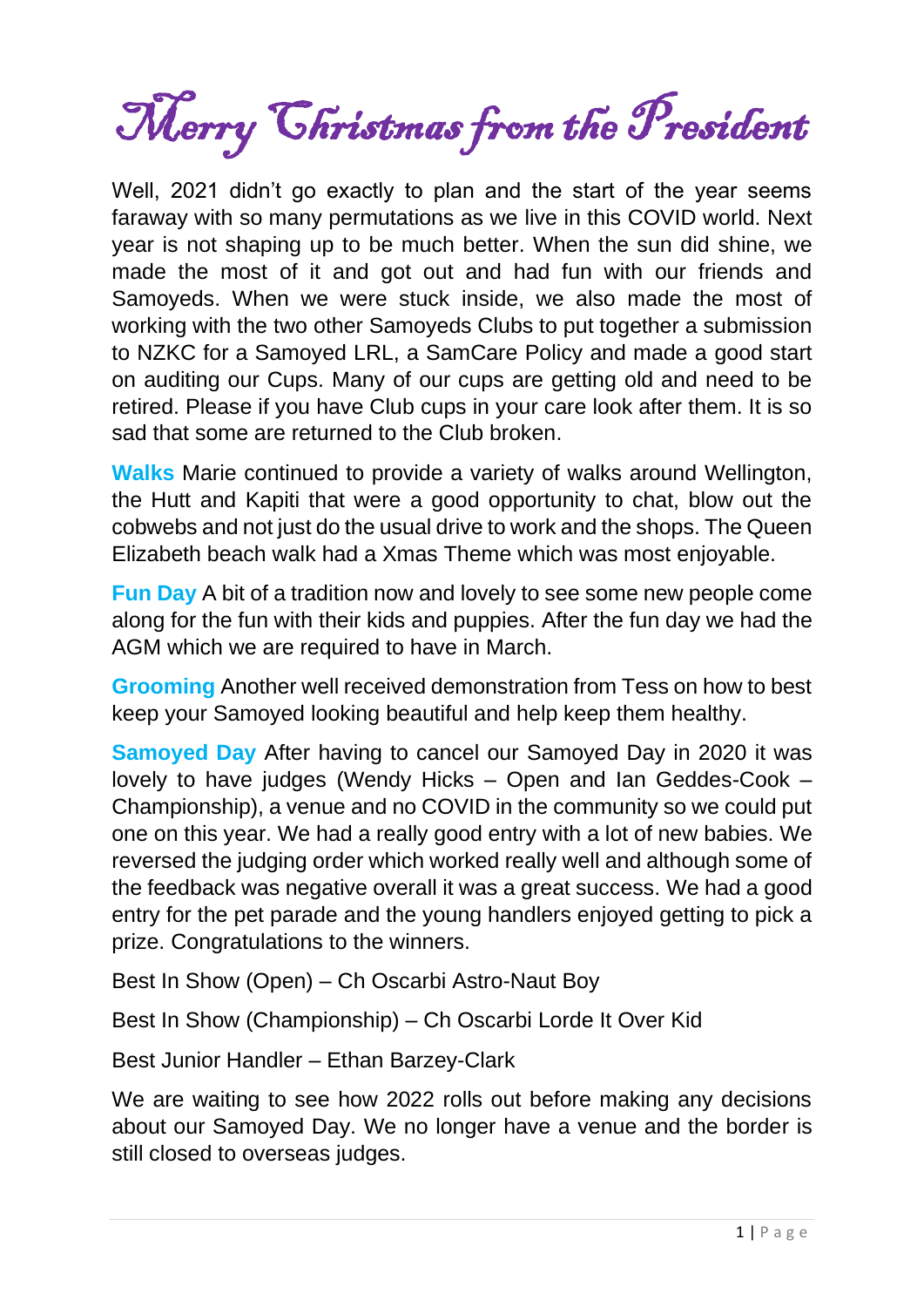

**Ribbon Parade** Judge Nardine Theodore had a good entry mostly of puppies. Before the parade we had show training and grooming assistance. Congratulations to Best on Parade Zaminka Polar Voyage (Neutered)

**Of Year Points** With the lack of shows this year and the uneven playing field for our Auckland members we have cancelled the points for 2021.